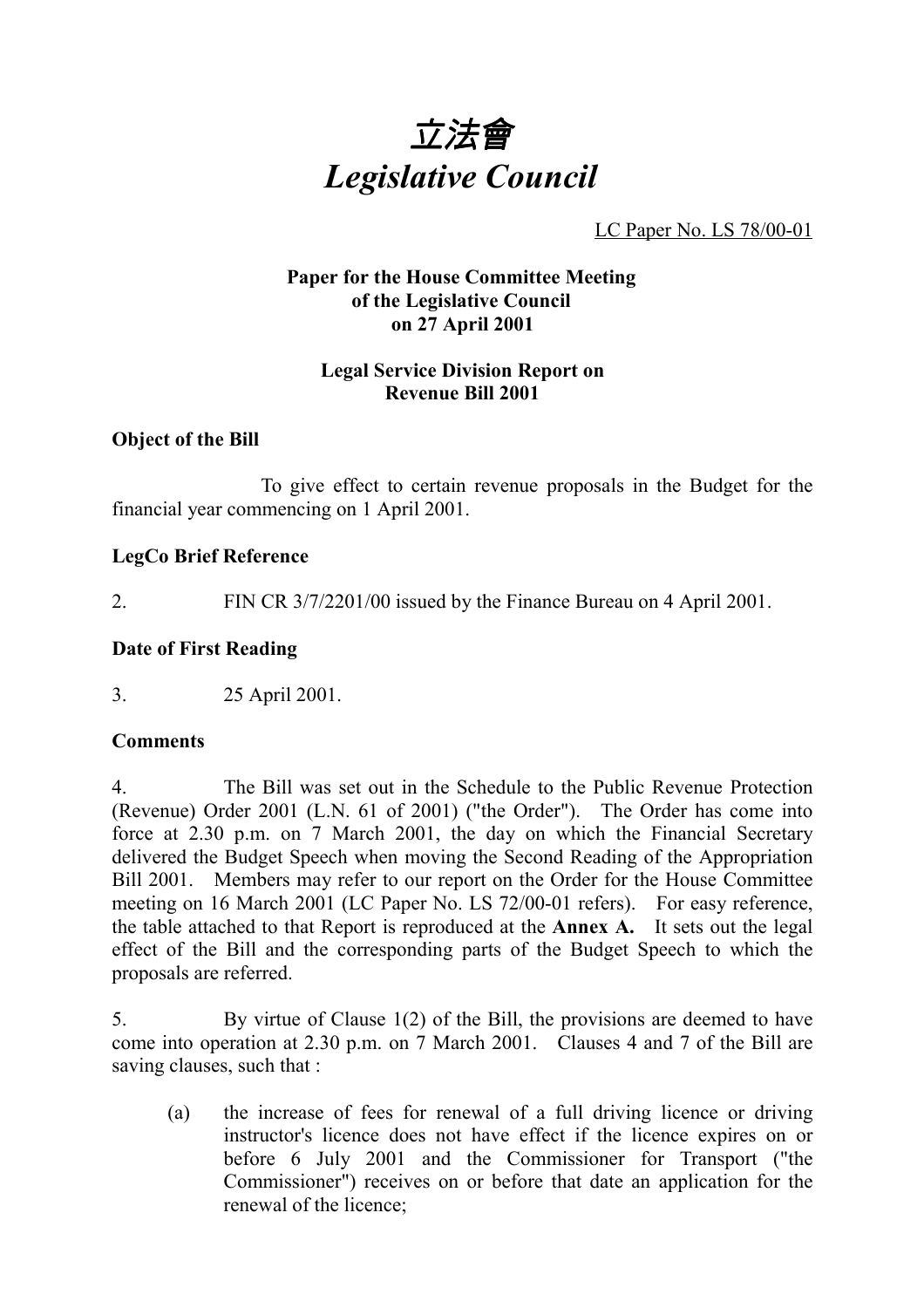(b) the increase of licence fees does not have effect with respect to the licensing for a further period if the vehicle licence expires on or before 6 July 2001 and the Commissioner receives on or before that date an application to license the vehicle for that further period.

6. Clause 5 of the Bill seeks to define the meaning of "appropriate annual licence fee" in the Road Traffic (Registration and Licensing of Vehicles) Regulations (Cap. 374 sub. leg.) for the calculation of the additional fee where an application to license a motor vehicle is received by the Commissioner after the expiry of the previous licence (new Regulation 21(13)(b)). Regulation 21(7) of the Regulations prescribes that an additional fee of 0.33% of the appropriate annual licence fee for each day of the unlicensed period since the expiry of the previous licence be charged.

7. In the new Regulation 21(13)(b), where the Commissioner receives after 6 July 2001 an application to license a motor vehicle, it is proposed that different appropriate annual licence fees be prescribed for an unlicensed period before and after 2:30 p.m. on 7 March 2001. In practice, the Administration is prepared to calculate the additional fee payable for the whole day of 7 March 2001 on the basis of the fees prior to amendment and will consider moving a Committee Stage amendment to the Bill to this effect. A copy of the Administration's explanation is at **Annex B**.

## **Public Consultation**

8. No public consultation has been carried out.

## **Consultation with the LegCo Panel**

9. No consultation with any LegCo Panel has been carried out.

## **Conclusion**

10. A further report will be issued after we receive the draft Committee Stage amendment referred to in paragraph 7 above.

Encl

Prepared by

Wong Sze-man, Bernice Assistant Legal Adviser Legislative Council Secretariat 11 April 2001

Bill/B/32/00-01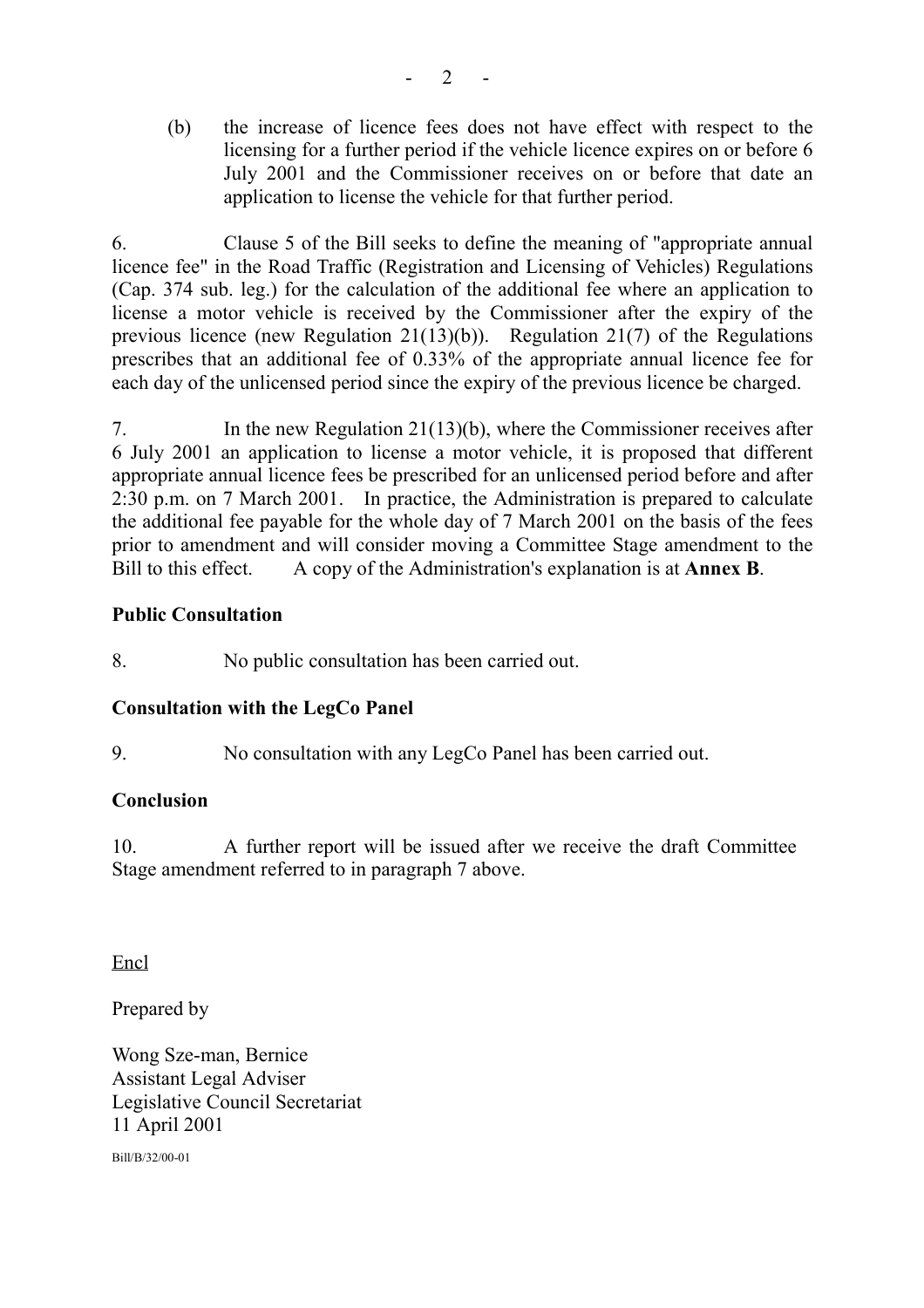# **Revenue Bill 2001**

| <b>Clauses of the Bill in</b><br><b>Schedule to the Order</b> | Paragraphs in the 2001-<br><b>2002 Budget Speech</b> | <b>Legal Effect</b>                                                                                                                                                                                                                                                                                                                                                                                |
|---------------------------------------------------------------|------------------------------------------------------|----------------------------------------------------------------------------------------------------------------------------------------------------------------------------------------------------------------------------------------------------------------------------------------------------------------------------------------------------------------------------------------------------|
| Clause $2(a)$                                                 | Paragraphs 110 to 112                                | The Dutiable Commodities<br>Ordinance (Cap. 109) would<br>be amended to increase from<br>$30\%$ to 40% the duty rate on<br>liquors, other than wine, with<br>an alcoholic strength of not<br>more than 30% by volume.                                                                                                                                                                              |
| Clause $2(b)$                                                 | Paragraphs 108 and 109                               | The Dutiable Commodities<br>Ordinance (Cap. 109) would<br>be amended to increase duty<br>on tobacco by 5%.                                                                                                                                                                                                                                                                                         |
| Clause 3                                                      | Paragraphs 113 to 115                                | The Road Traffic (Driving<br>Licences) Regulations (Cap.<br>374 sub. leg.) would be<br>amended to increase the fees<br>for the issue or renewal of<br>full driving licence, driving<br>instructor's licence, learner's<br>driving licence, temporary<br>driving licence, duplicate<br>licence, international driving<br>duplicate<br>permit<br>and<br>international driving licence<br>by $10\%$ . |

 \* Note the effect of the saving clause.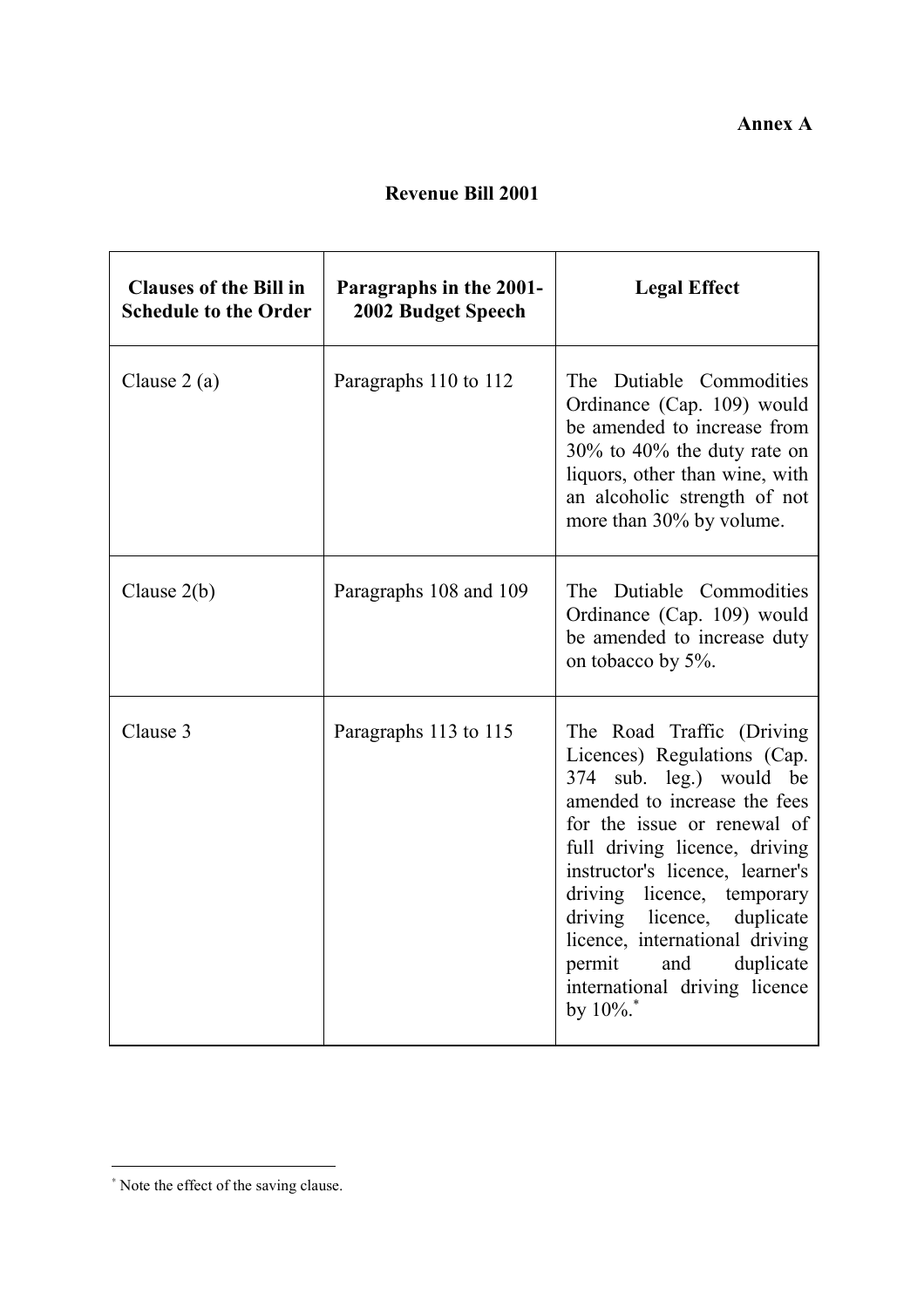| <b>Clauses of the Bill in</b><br><b>Schedule to the Order</b> | Paragraphs in the 2001-<br>2002 Budget Speech | <b>Legal Effect</b>                                                                                                                                                                                                                                                                                                                                                                                                                                              |
|---------------------------------------------------------------|-----------------------------------------------|------------------------------------------------------------------------------------------------------------------------------------------------------------------------------------------------------------------------------------------------------------------------------------------------------------------------------------------------------------------------------------------------------------------------------------------------------------------|
| Clauses 5 and 6                                               | Paragraphs 113 to 115                         | The Road Traffic<br>(Registration and Licensing)<br>of Vehicles) Regulations<br>(Cap. 374 sub. leg.) would be<br>amended to increase the<br>licence fees for private cars,<br>motor cycles and motor<br>tricycles by $10\%$ , and to<br>clarify the meaning of<br>"appropriate annual licence<br>fee" for calculation of the<br>additional fee for<br>the<br>unlicensed period where the<br>application is received after<br>the expiry of a vehicle<br>licence. |

 \* Note the effect of the saving clause.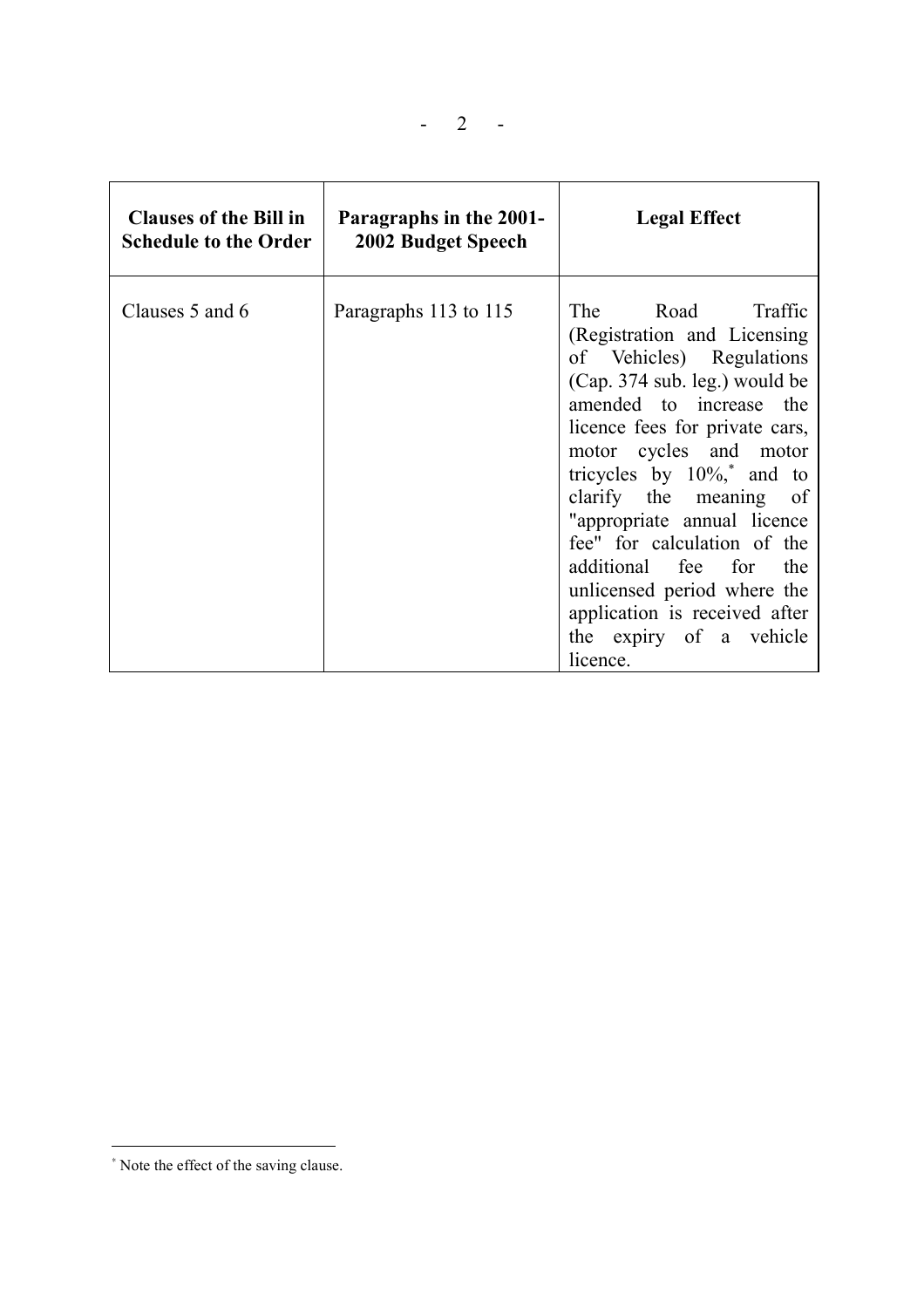**Annex B**

Fax No. : 2868 5279 Tel No. : 2810 2229 Our Ref. : FIN CR 5/7/2201/00 Your Ref. : LS/S/20/00-01

10 April 2001

Ms Bernice Wong Assistant Legal Adviser Legislative Council Secretariat Legislative Council Building 8 Jackson Road, Central Hong Kong

Dear Bernice,

# **Public Revenue Protection (Revenue) Order 2001 (L.N. 61 of 2001)**

I refer to your letter of 9 March 2001 requesting clarification on the effect of clause 5 of the Revenue Bill 2001 attached to the above Order.

The calculation of additional fee is set out in Regulation 21(7) of the Road Traffic (Registration and Licensing of Vehicles) Regulations which states that "an additional fee of 0.33% of the appropriate annual fee for each day of the unlicensed period since the previous licence expired" will be charged. Strictly speaking, under clause 5 of the Revenue Bill 2001, two different appropriate annual licence fees should be applied to the unlicensed periods *before* and *after* 2.30 p.m. on 7 March 2001. For the period before 2.30 p.m., the additional fee will be computed on the basis of the old rate (the pre-amended Schedule 2 fees). As for the period after 2.30 p.m. on the same day, the additional fee will be calculated on the basis of the proposed new rate. In other words, the aggregate additional fee for 7 March 2001 should be composed of two component fees computed on a fraction of a day.